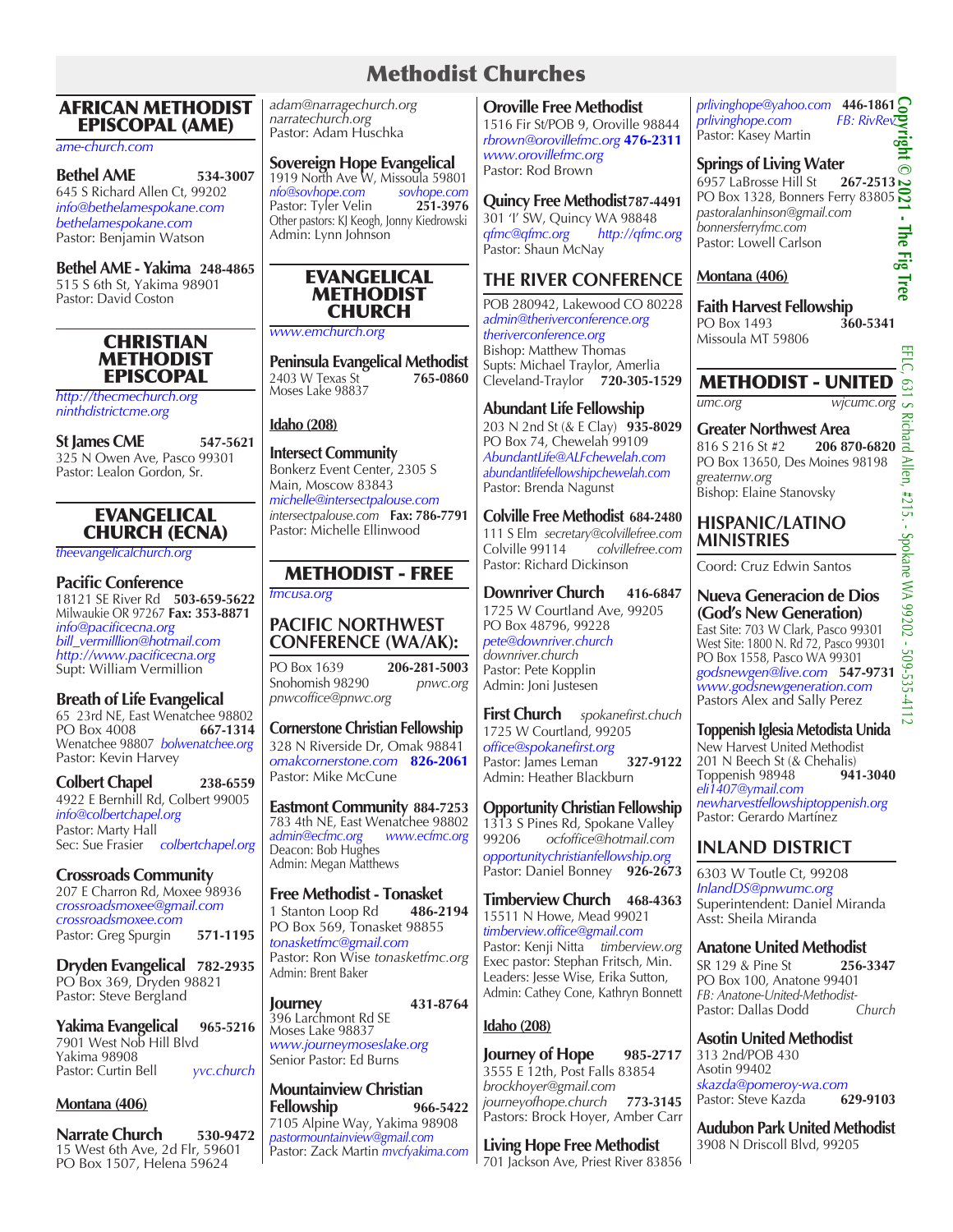*AudubonParkUMC.org*  Pastor: Geoff Helton<sup>3</sup> 325-4541

**Cheney United Methodist** 204 4th, Cheney 99004 *cheneyumc@centurytel.net cheneyumc.org* **235-4600** Pastor: Alissa Bertsch Assoc pastor: Pat Sleeth

**Clarkston United Methodist**<br>1242 Highland Ave 758-7551 1242 Highland Ave

PO Box 183, Clarkston 99403 *umc@clarkston.com clarkstonumchurch.com* Pastor: Cody Stauffer

**Colfax United Methodist** 109 S Mill St/POB 147 Colfax 99111 *colfaxumc@colfax.com* **397-4292** *FB: Colfax-United-Methodist-Church*  Lay Pastor: Ed McBride

**Colville Community 684-4441** 930 S Elm St, Colville 99114

*colvilleumc@qwestoffice.net colvilleqwestoffice.net* Pastor: Dave McCue

**Conconully United Methodist** Ester St, Conconully 98819 Pastor: Jack Schneider **429-3432**

**Covenant UMC 466-1768** 15515 N Gleneden, 99208 *info@covenantmethodist.org covenantmethodist.org* Pastor: Megan Madsen

**Davenport Edwall UMC** 210 6th St, Davenport **725-7901** 16711 N Washington St, Edwall PO Box 716, Davenport 99122 *deumc.org FB: DEUMC* Pastor: Jeung Hee Kim

**Deer Park United Methodist** 113 E 2nd/POB 368, Deer Park 99006 Pastor: Ron Baird **276-2570**

**First United Methodist - Dayton** 110 S 3rd St **382-4671** Dayton 99328 Pastor: Linda Weistaner

**Fowler United Methodist** 3928 N Howard St, 99205 *fowlerumc@yahoo.com* **325-3242** Pastor: Rene Devantier *fowlerumc.org*

**Green Bluff Community UMC** 9908 E Green Bluff Rd Colbert 99005 Mail: 16219 Chronicle Ln *FB: GreenBluffCommunityUnited MethodistChurch* **238-9100** Pastor: Helen Ann Dunlap

**Harrington United Methodist**<br>403 W Alice St 253-4730 403 W Alice St **253-4730** PO Box 173, Harrington 99134 Lay Minister: Randy Behrens

**Highland Park United Methodist** 611 S Garfield **535-2687** Mail: 919 E Hartson, 99202 *hpumcspokane@gmail.com hp-spokane.org* Pastor: Katy Shedlock

**LaCrosse United Methodist**  3rd & Whitman Sts **549-3395** PO Box 238, LaCrosse 99143 *FDWells@gmail.com* Pastor: David Wells

**Liberty Park United Methodist** 1526 E 11th, 99202 **535-5588** *libertyparkumc@yahoo.com FB: Liberty-Park-United-Methodist-*Pastor: Deb Conklin

**Manito United Methodist** 3220 S Grand Blvd POB 8656, 99203 *manitoumc@gmail.com* **747-4755** Pastor: Tiffany Detienne Admin: Pam Patrick *manitoumc.org*

**Methow Valley UMC 997-9292** 193 Old Twisp Hwy, Twisp 98856 Pastor: LaVon Post

**Moran United Methodist**<br>3601 E 65th, 99223 448-7102 3601 E 65th*,* 99223 **448-7102** *moranumc3601@live.com moranumc.org* Pastor: Cody Natland Admin: Jane Bateham-Smith

**Okanogan United Methodist**<br>231 3rd St 422-2910 231 3rd St **422-2910** POB 472, Okanogan 98840 *okanogan@pnwumc.org*

**Omak United Methodist** 130 N Cedar **826-1660** POB 3411, Omak 98841

**Oroville United Methodist** 908 Fir, Oroville 98844 **476-2681**

**Pateros United Methodist**<br>124 N Dawson<br>923-2591 124 N Dawson Pateros 98846 Pastor: LaVon Post

**Pioneer United Methodist**<br>
209 E Birch **525-1870** 209 E Birch **525-1870** Walla Walla 99362 *pioneerww.org church@pioneerww.org* Pastor: Paul MItchell

**Reardan United Methodist** 155 S Oak St/POB 186 Reardan 99029 Pastor: Larry Anderson **796-2315**

**Rockford United Methodist** 221 S First St/POB 37 Rockford 99030 Pastor: Lauri Clark-Strait **291-3444**

**Simpson United Methodist**<br>325 NE Maple St 332-5212 325 NE Maple St Pullman 99163 *simpsonumc.org* *office@simpsonumc.org* Pastor: Lesli McGowan

**Spokane Valley United Methodist**<br>115 N Raymond Rd 924-7262 115 N Raymond Rd Spokane Valley 99206 *secretary@spokanevalleychurch.org spokanevalleychurch.org* Pastor: Mike Graef

**St John United Methodist**<br>5 W Broadway 648-3786 5 W Broadway PO Box 236, St John 99171 *stjohnumc@stjohncable.com FB: St-John-UMC* Lay Mins: Frank Watson, Brian Brown

**St Paul's United Methodist** 1526 E 11th Ave, 99202 *stpaulsumc1620@gmail.com FB: St.PaulsUnitedMethodist ChurchSpokane* **327-9539** Pastor: Deb Conklin

**Trinity UMC - Ritzville** 107 W 2nd, PO Box 2, 99169<br>tumc2@centurytel.net 659-1783 *tumc2@centurytel.net* **659-1783** Pastor: Ella DeDeaux

#### **Idaho (208)**

**Bonners Ferry UMC** 6568 Lincoln St **267-2343**  PO Box 103, Bonners Ferry 83805 *bonnersferryumc@frontier.com gbgm-umc.org/bonnersferry* Lay Pastor: Lee Books

**Cavendish United Methodist** 337 College St/PO Box 424 Orofino 83544 *opcumc@frontier.com* Pastor: Henry Heschle

**Community United Methodist** 1470 W Hanley Coeur d'Alene 83815 *cumc@cumccda.org* Pastor: Heather Seman **765-8800**

**Elmore United Methodist** 6147 US Hwy 95, Potlatch POB1015, Tekoa 99033 **284-6107** Pastor: Catherine Lyle

**First United Methodist - Lewiston 743-2971** 1906 Broadview Dr Lewiston 83501 *FB: LewistonFirstUMC lewistonfirsstumc.org* Pastor: Cody Stauffer

**First United Methodist - Moscow** 322 E 3rd St/POB 9774 Moscow 83843 *umethodist@moscow.com moscowfirstumc.org* Pastor: Kim Poole

**Grangeville United Methodist** 404 W Main St Grangeville 83530 *grangevilleumc2017@gmail.com*

*luann.howard3@gmail.com FB: grangevilleumc grangevilleumc.wordpress.com* Pastor: Luann Howard **983-0310** 

**Lapwai United Methodist**

Hwy 95/POB 477 **843-2092** Lapwai 83540 *FB: LapwaiUMC*

**Nezperce United Methodist** Oak & 2nd **983-0310** Nez Perce 83543 Mail: 404 W Main St Grangeville 8353 *nezperceumc@yahoo.com*  Pastor: Denis Long

**Orchards United Methodist** 

1213 Burrell Ave Lewiston 83501 *FB: LewistonOrchardsUnited MethodistChurch*  Pastor: Mike Lawson **743-9201**

**Orofino Peck UMC** 337 College St/POB 424 Orofino 83544 *opcumc@frontier.com* Pastor: Hank Henschle **476-5617**

**Sandpoint United Methodist** 711 Main **263-4232** Sandpoint 83864 *FB: sandpointumc* Pastor: Jo Dene Romeijn-Stout

# **SEVEN RIVERS DISTRICT**

6303 W Toutle Ct, 99208 *InlandDS@pnwumc.org* Superintendent: Daniel Miranda Asst: Sheila Miranda

**Benton City United Methodist** 906 N 9 St PO Box 458, Benton City 99320 *bcumc.pastor.ed@frontier.com bentoncityumc on FB* Pastor: Mary Huycke

**Cashmere United Methodist** 213 S Division, Cashmere 98815 *cashmereumc@gmail.com* **782-3811** Pastor: Lilia Felicitas-Malana

**Central United Protestant - Richland (UPC) 943-1143** 1124 Stevens Dr, Richland 99354 *central@cupchurch.org* **Fax: 943-5775** Pastor: John Mars

**Conconully United Methodist** Left off Conconully Hwy **429-3432** Conconully 98819

**Connell United Methodist**<br>Burke at Franklin **234-3461** Burke at Franklin **234-3461** PO Box 99, Connell 99326 *connellunited@centurytel.net connellumc.net* Pastors: Hubert Rigor

**Ellenburg United Methodist** 210 N Ruby St, Ellensburg 98926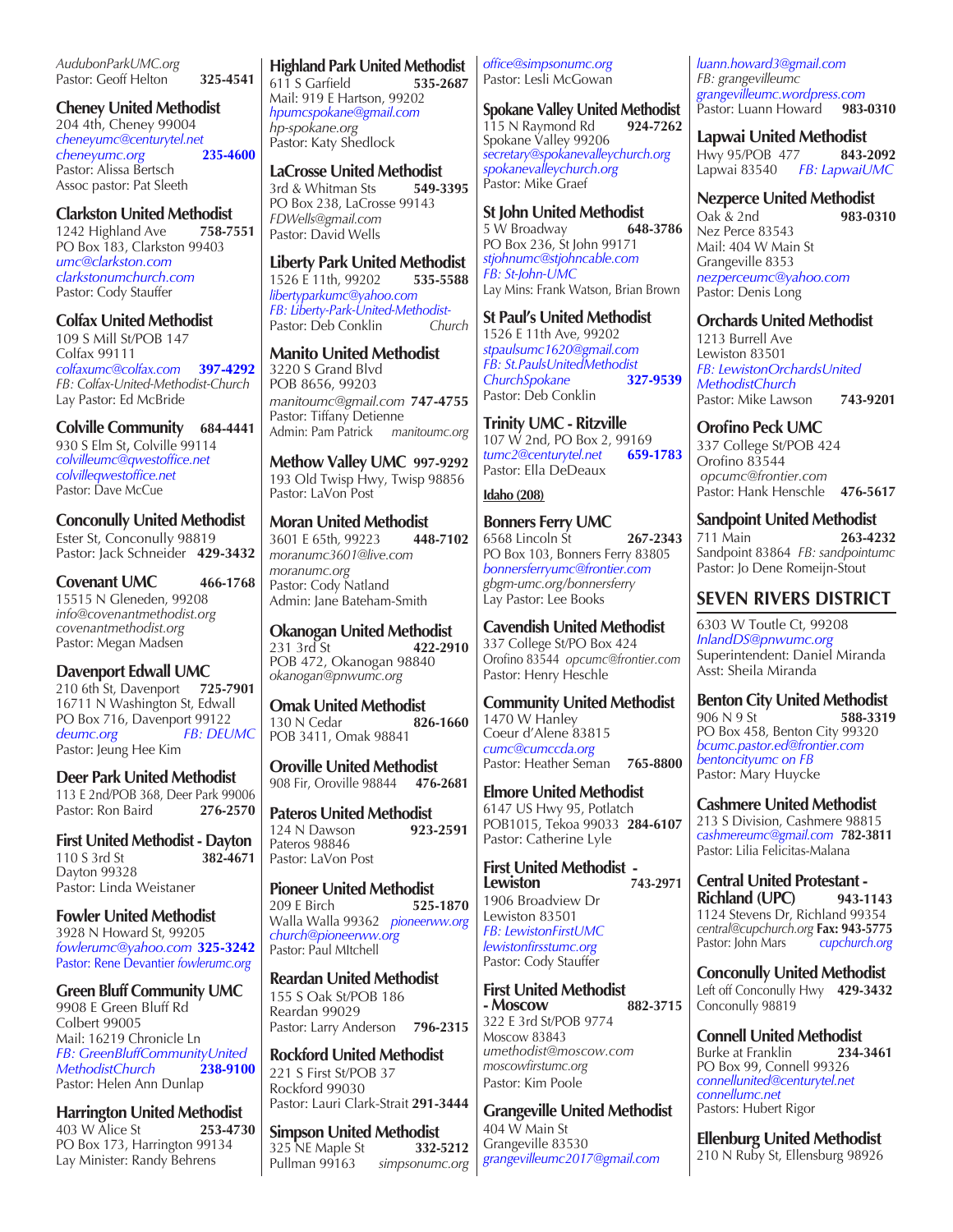*secretary@ellensburgumc.org https://ellensburgumc.org* Pastor: Austin Adkinson

**Ephrata United Methodist**<br>117 "C" St NW 117 "C" St NW<br>**Ephrata 98823** Ephrata 98823 *umcephrata.org sheryl@umcephrata.org* Pastor: Don Dunn

**First United Methodist 382-4671** 110 S 3rd St, Dayton 99328 Pastor: Linda Weistaner

**First United Methodist 962-9257** 210 N Ruby, Ellensburg 98926 *pastor@ellensburgumc.org ellensburgumc.org* Pastor: Mark Wagner Admn: Josh Munroe

**First United Methodist - Kennewick** 421 W Kennewick Ave, Kennewick 99336 *office@kennewickfirst.com* **582-2163** *kennewickfirst.com* Pastor: Mark McMurray

**First United Methodist - Wentachee** 941 Washington St **525-1870** PO Box 2285, Wenatchee 98801 *office@firstumchurch.org firstumchurch.org* Pastor: Debbie Sperry

**Goldendale United Methodist Church 773-4461** 109 E Broadway, Goldendale 98620 *gumc12@centurylink.net*  Pastor: Joyce O'Connor-Magee

**Grand Coulee United Methodist** 405 Center St **633-0980** PO Box 605, Grand Coulee 99133

**Hartline United Methodist**<br>62 Willard St 639-2589 62 Willard St **639-2589** PO Box 157, Harline WA 99135

**Lake Chelan UMC 682-2241** 206 Emerson *lakechelanumc.org* PO Box 1236, Chelan 98816 Lay Min: Karen Fisher

**Leavenworth Community UMC** 418 Evans, Leavenworth 98826<br>*leavenworthumc.org* 548-5619 *leavenworthumc.org* **548-5619** Pastor: Matt Gorman

**Malott United Methodist** Okanogan St & School Ave<br>Malott 98829 **422-2910 Malott** 98829

**Manson United Methodist** 28 Boetzkes, & Green **687-3311** Manson WA 98831 Pastor: Michael O'Neal

**Methow Valley UMC 997-9292** 193 Old Twisp Hwy, Twisp 98856 *Methowvallyunitedmethodistchurchurhurches.umcchurches.org* Pastors: Kim Poole

**Monitor United Methodist**

3799 Fairview Canyon Rd **782-2601** PO Box 293, Monitor WA 98836 Pastor: Lilia Felicitas-Malana

**Moses Lake United Methodist** 746 S Ironwood Dr, Moses Lake 98837<br>moseslakeumc.org 764-5332 *moseslakeumc.org* **764-5332** Pastor: Conrado Gonzaga

**New Harvest United Methodist** 201 N Beech St (& Chehalis)<br>Toppenish 98948 941-3040 Toppenish 98948 *eli1407@ymail.com newharvestfellowshiptoppenish.org* Pastors: Eli & Sarahi Martinez HIspanic Ministry: Gerardo Martínez

**Nueva Generacion de Dios (God's New Generation)** East Site: 703 W Clark **547-9731** West Site: 1800 N. Rd 72 PO Box 1558, Pasco 99301 *godsnewgen@outlook.com www.godsnewgeneration.com* Pastors Alex and Sally Perez

**Okanogan United Methodist** 231 - 3rd St, POB 472, Okanogan 98840 *okanogan@pnwumc.org* **422-2910** Pastor: Kathleen O'Connor

**Omak United Methodist**<br>130 N Cedar **826-1660** 130 N Cedar POB 3411, Omak 98841

**Oroville United Methodist** 908 Fir, Oroville 98844 **476-2681**

**Pateros United Methodist**<br>124 N Dawson 923-2591 124 N Dawson Pateros 98846 Pastor: Juli Reinholz

**Pioneer United Methodist**  209 E Birch, Walla Walla 99362 *church@pioneerww.org* **525-1870** www.pioneerww.org Pastor: Paul Mitchell Assoc: Estelle Ramsay

**Prosser United Methodist**<br>824 - 6th St 786-1097 824 - 6th St **786-1097** Prosser WA 99350 *prosserumc.org*

**Riverview United Methodist** 4012 W Court St, 99301 **547-5981** PO Box 2306, Pasco WA 99302

**Royal City United Methodist**<br>305 Royal Rd NW 346-2422 305 Royal Rd NW **346-2422** Royal City 99357 Pastor: Leon Alden

**Selah United Methodist** 1061 Selah Loop Rd, Selah 98942<br>Pastor: Dirk Robinson 697-7504 Pastor: Dirk Robinson

**Sunnyside United Methodist** 906 E Edison Ave (& 9th St) Sunnyside WA 98944 **837-4818** *officemanager@sunnyside-umc.com* Pastor: Scott Klepach

**Trinity UMC - East Wenatchee**

850 N James, East Wenatchee 98802<br>umctrinity@aol.com 884-4508 *umctrinity@aol.com* **884-4508** *trinity-united-methodist-church on FB* Pastor: Julia Price

**Waterville Federated** 228 W Ash St **745-8785**  PO Box 547, Waterville 98858 *federatedchurch@aol.com http://watervillefederated.com* Pastor: Cyrus Githinji

**Wesley United Methodist** 14 N 48th Ave, Yakima 98908 *wesley.community@wesleyofyakima.org wesleyofyakima.org* **966-2370**  Pastor: Shane Moore

**West Highlands UMC783-3012** 17 S Union St, Kennewick 99336 *whumc@frontier.com westhighlandsumc.com* Pastor: Ben Moore

**Wilbur Memorial UMC** 80 Curtis St **874-2736**  White Swan 98952 Pastor: Kendra Behn-Smith

#### **Montana (406)**

**Alberton UMC 822-4275** 802 Railroad Ave, Alberton 59820 Mail: 2367 Fish Creek Rd *moc.liamg@cmupcm mineralumcparish.org* Pastor: Waveland King

**Aldersgate UMC 782-2425** 3135 Burlington Mail: 1621 Thornton, Butte 59701 *Aldersgate@Bresnan.net aldersgatebutte.org*

**Bethel UMC - MT** 842-5934<br>211 S Main St PO Box 367  $211$  S Main St Sheridan MT 59749 Pastor: Tonya Whaley

**Bigfork Community UMC** 750 Electric Ave **837-4547** Bigfork MT 59911 *bigforkumc.org bigforkcumc@gmail.com* Pastor: John 'Kelly' Addy

**Boulder UMC** 211 W Centennial Ave **459-2306** PO Box 389, Boulder MT 59632 *ten.retrahc@osnelocvk* Pastor: Val Colenso

**Clancy UMC** 6 N Main St **933-8504** PO Box 30, Clancy MT 59634 *kvcolenso@charter.net@ clancyumc.org* Pastor: Val Colenso

**Columbia Falls UMC** 117 2nd St West **892-5811** PO Box 27, Columbia Falls 59912 *office@columbiafallsumc.org www.columbiafallsumc.org* Pastor: Dawn Skerritt

**Corvallis UMC**

352 Cemetery Rd **961-3099** PO Box 37, Corvallis MT 59828 *worship@corvallisumc.org corvallisumc.org* Pastor: Johnny Mayfield

#### **Dillon UMC**

131 E Bannack **683-4594** PO Box 1313, Dillon MT 59725 *graceumcdillon@gmail.com graceumcdillon.org* Pastor: Richard Evans

**Drummond UMC 560-4065** 144 N Main, Drummond 59822 *salralston@gmail.com* Pastor: Deborah Schmidt

**East Helena UMC**

50 Prickly Pear Ave No **227-5346** PO Box 850, East Helena 59635 *easthelenaumc@gmail.com www.easthelenaumc.org* Pastor:Daniel Viehland

**Epworth UMC 257-6849** 329 2nd Ave East, 59901 PO Box 1020, Kalispell 59903 *epworth59901@gmail.com*

**First UMC 549-6118** 300 E Main St, 59802 PO Box 7646, Missoula 59807 *parkcountryumc@gmail.com methodistontheyellowstone.org* Pastor: John Daniels

**Fort Benton UMC 622-3763** 1211 Choteau St/PO Box 218 Fort Benton MT 59442 *fortbentonumc@gmail.com* Pastor: Marcia Muir

**Geraldine UMC 737-4475** 330 Collins Ave West POB 167, Geraldine MT 59446 *geraldineumc@gmail.com*

**Grace UMC 549-3855** 1756 10th St West, 59803 PO Box 2999, Missoula 59806

**Hall UMC 560-4065** 120 N Broadway, Hall 59837 Mail: 75 Airport Rd, Drummond 59832 *hallumcmy@gmail.com* Pastor: Deborah Schmidt

**Helena United Methodist Ministries** *hummchurch.org* Covenant UMC, 2330 E Broadway

St St. Paul's UMC, 80 E Lawrence St. HUMM off:: 512 Logan St,<br>Helena 59601 **422-5643** Helena 59601 **422-5643** Pastors: Margarer Gillikin, Sami Pack-Toner, Anna Viehland

**Heron UMC** 164 Railroad Ave **847-2675** PO Box 322, Heron MT 59844 Pastor: GW Bill Warren